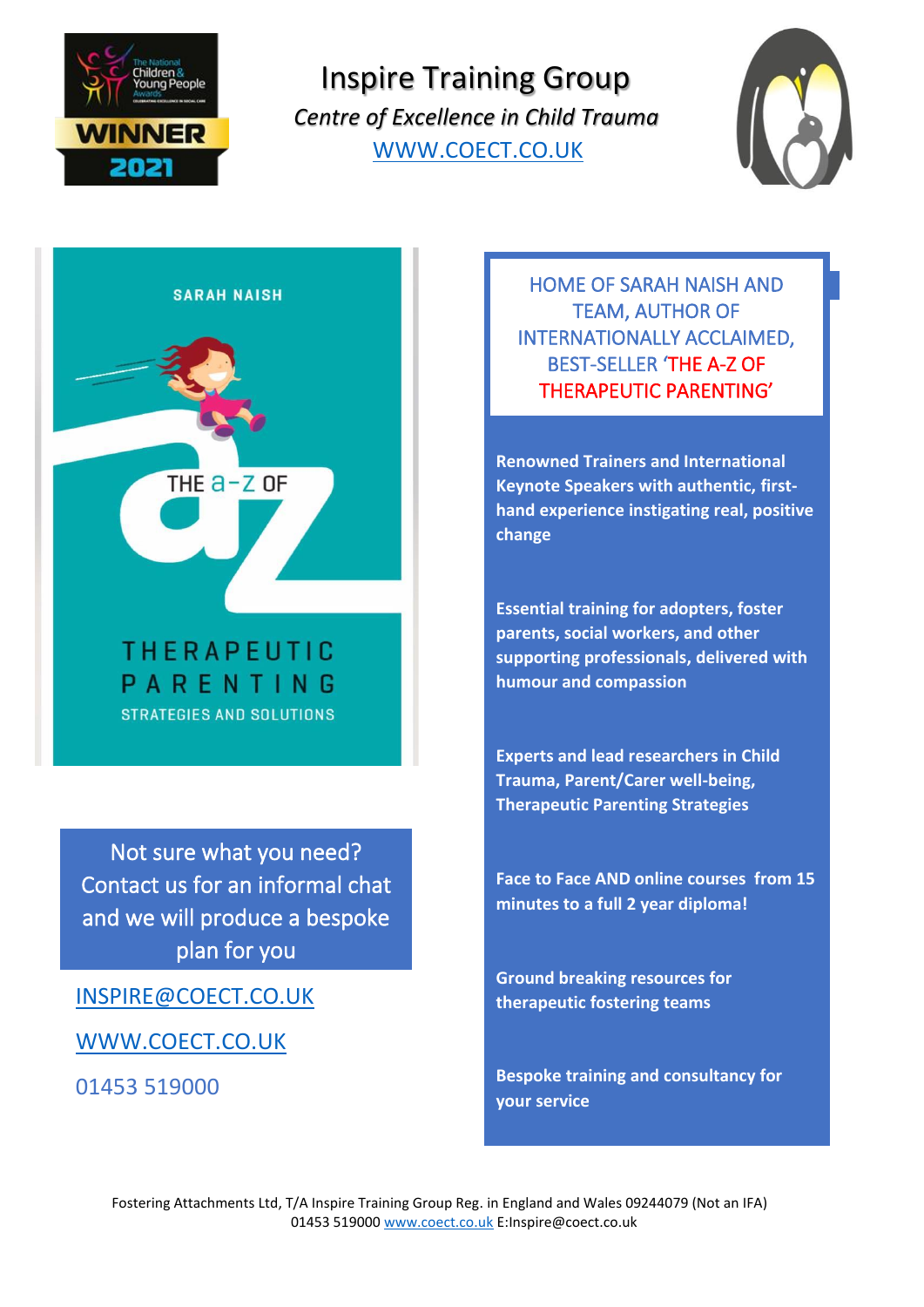

## Inspire Training Group  *Centre of Excellence in Child Trauma*



### *Who uses our services?*

Senior Managers/Directors of L.A. Fostering, Adoption Teams and IFAs, Social Workers, Therapists, Residential Children's Home staff and management, Foster Parents, Adopters, Special Guardians, Kinship Carers and Birth Parents of neuro diverse children.

### *What geographical areas do we cover?*

Whole of UK - Face to Face and online via Zoom, or recorded content

Rest of the world -Face to Face through conference booking service, or online conferences and individual training/ mentoring

## *Our Credentials*

Independently accredited School of Therapeutic Parenting Studies awarded 'Outstanding' grading by the inspecting body for the last 6 years!

Winners of the National Children and Young People Awards, (well-being)-2021

Repeat trainers, Keynote speakers and conference providers in UK, USA, Estonia, Iceland, Channel Islands, Latvia, 15 Local Authorities, 26 Independent fostering and adoption agencies, multiple publications published worldwide translated into Japanese, Spanish, Romanian, Estonian and Chinese.

Former owner/ team of Ofsted 'Outstanding' Therapeutic Fostering Agency

Lead first worldwide research into compassion fatigue in foster care

## *What people say*

*''Please pass on our appreciation and "thank you" to Sarah. Her training yesterday was brilliant and very well received. We have already had some positive impact reports from it, and everyone agrees how thought provoking it was."*

*"The course supported and boosted my implementation of knowledge, as well as provided me with new and additional information to develop my skill further"*

*"Absolutely fantastic, I have laughed, and I have cried, I could listen all day!"*

*"First training I've attended with real life experiences. Very informative and should be used by more professionals"*

*"Very professional – for the first time I feel I'm not alone in what I have experienced"*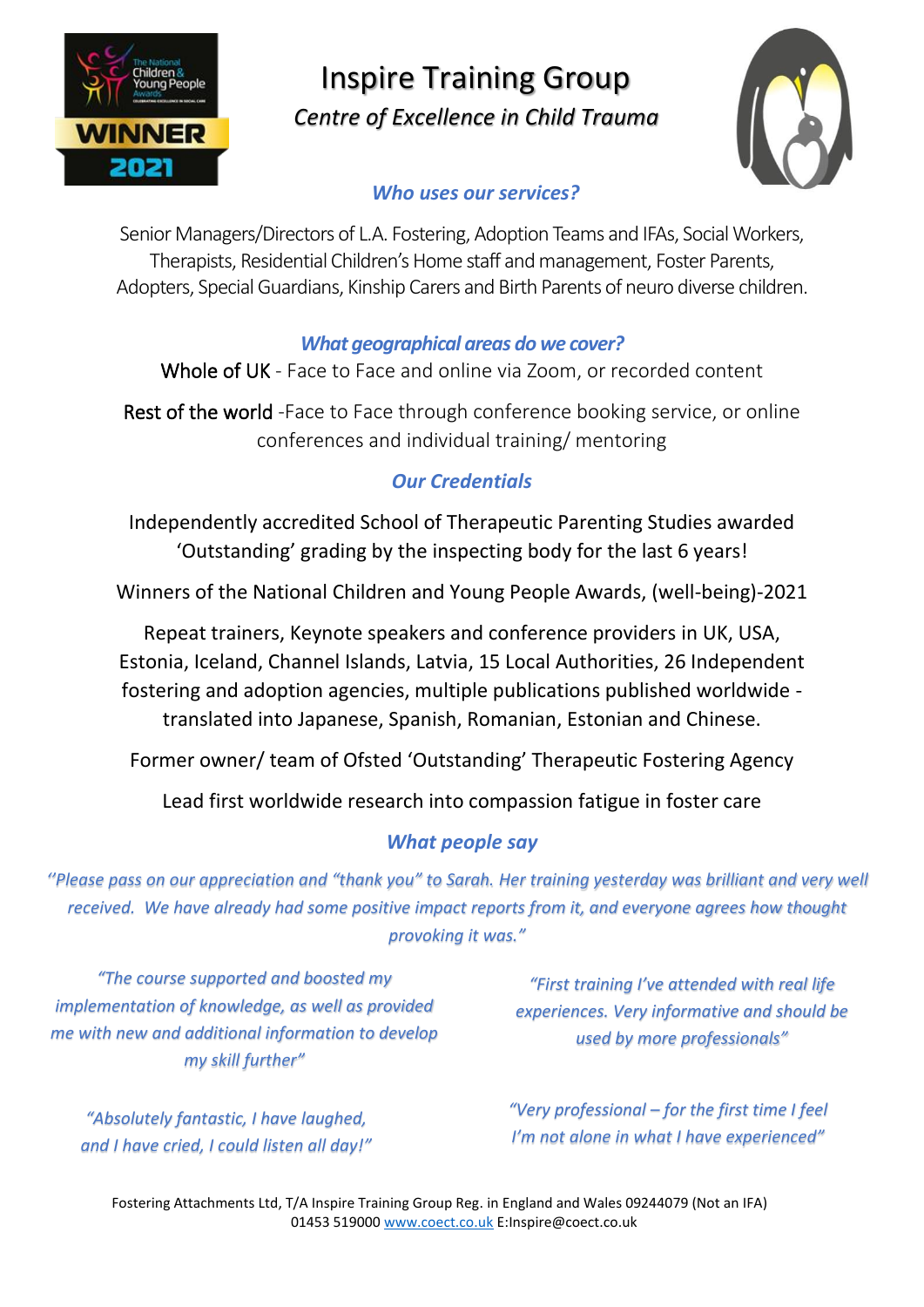

# Inspire Training Group

 *Centre of Excellence in Child Trauma*



### *Courses and Services\**

*\*Almost all our conferences and training are also available online. Please enquire for the best option*

#### **Example of current courses, conferences and workshops - Over 200 available!**

| <b>Developmental Trauma, Diagnoses and Strategies</b> |                                                    |
|-------------------------------------------------------|----------------------------------------------------|
| An Introduction to Child Trauma                       | Why do our children do the things they do?         |
|                                                       | Understanding the Effects of Trauma - 4 hours+     |
| <b>Therapeutic Parenting (PACE) in Real Life</b>      | Introductory course in therapeutic parenting.      |
|                                                       | What works, what doesn't and why - 4 hours+        |
| The A-Z of Therapeutic Parenting                      | What is Therapeutic Parenting? Strategies and      |
|                                                       | Solutions (based on the book) - 1 or 2 days        |
| The Quick Guide to Therapeutic Parenting              | A visual fun course, based on the book, lots of    |
|                                                       | strategies! - 2 to 6 hours                         |
| <b>Managing Violent Behaviour</b>                     | How to de-escalate violence and preserve           |
|                                                       | relationships - 1 to 2 days                        |
| Siblings, trauma bonds and multiple                   | How to manage more than one child and              |
| challenges - Workshop                                 | balance everyone's needs - 4 hours+                |
| <b>Interrupting Trauma</b>                            | What can we do practically, to lessen the          |
|                                                       | effects of trauma on our children? Latest          |
|                                                       | techniques and developments with practical         |
|                                                       | application - 1 day                                |
| <b>Wellbeing and Adult Relationships</b>              |                                                    |
| When Your Best Isn't Good Enough                      | Managing grief, guilt and anxiety, and other       |
|                                                       | common emotional blocks- Useful where a            |
|                                                       | child has moved on unexpectedly - 3 hours+         |
| No one Told Us it Would Be Like This -                | Recognising and overcoming compassion              |
| (Reconnecting and overcoming compassion               | fatigue, blocked care/secondary trauma for         |
| fatigue for carers)                                   | Parents and Carers - 4 hours+                      |
| The A-Z of Survival Strategies for Therapeutic        | Practical strategies for coping, connection and    |
| <b>Parents</b>                                        | carrying on! - 1 day or 2 days with workshop       |
| Building resilience, Removing Triggers -              | Interactive workshop with parents/carers which     |
| (Workshop with therapists and trainers)               | removes triggers from behaviour and uses           |
|                                                       | Havening <sup>®</sup> to build resilience $-1$ day |
| <b>Better Couple Relationships</b>                    | How to preserve the couple relationship when       |
|                                                       | caring for neuro diverse children - 4 hours+       |
| <b>Schools</b>                                        |                                                    |
| <b>Managing Schools (for Parents and Carers)</b>      | Helping Therapeutic Parents with the school        |
|                                                       | system and get support for neuro diverse           |
|                                                       | children- 1 day and/or + 1 day workshop            |
| <b>Being a Trauma Informed School</b>                 | Conference style training for schools from the     |
|                                                       | COECT schools' team, strategies and solutions      |
|                                                       | for integrating a trauma informed approach         |
|                                                       | into your school - 1 day + consultancy days        |
| <b>Supporting Trauma Experienced Children in</b>      | Small team training/or workshop with specific      |
| <b>Schools</b>                                        | strategies and solutions - 4 hours+                |

Fostering Attachments Ltd, T/A Inspire Training Group Reg. in England and Wales 09244079 (Not an IFA) 01453 51900[0 www.coect.co.uk](http://www.coect.co.uk/) E:Inspire@coect.co.uk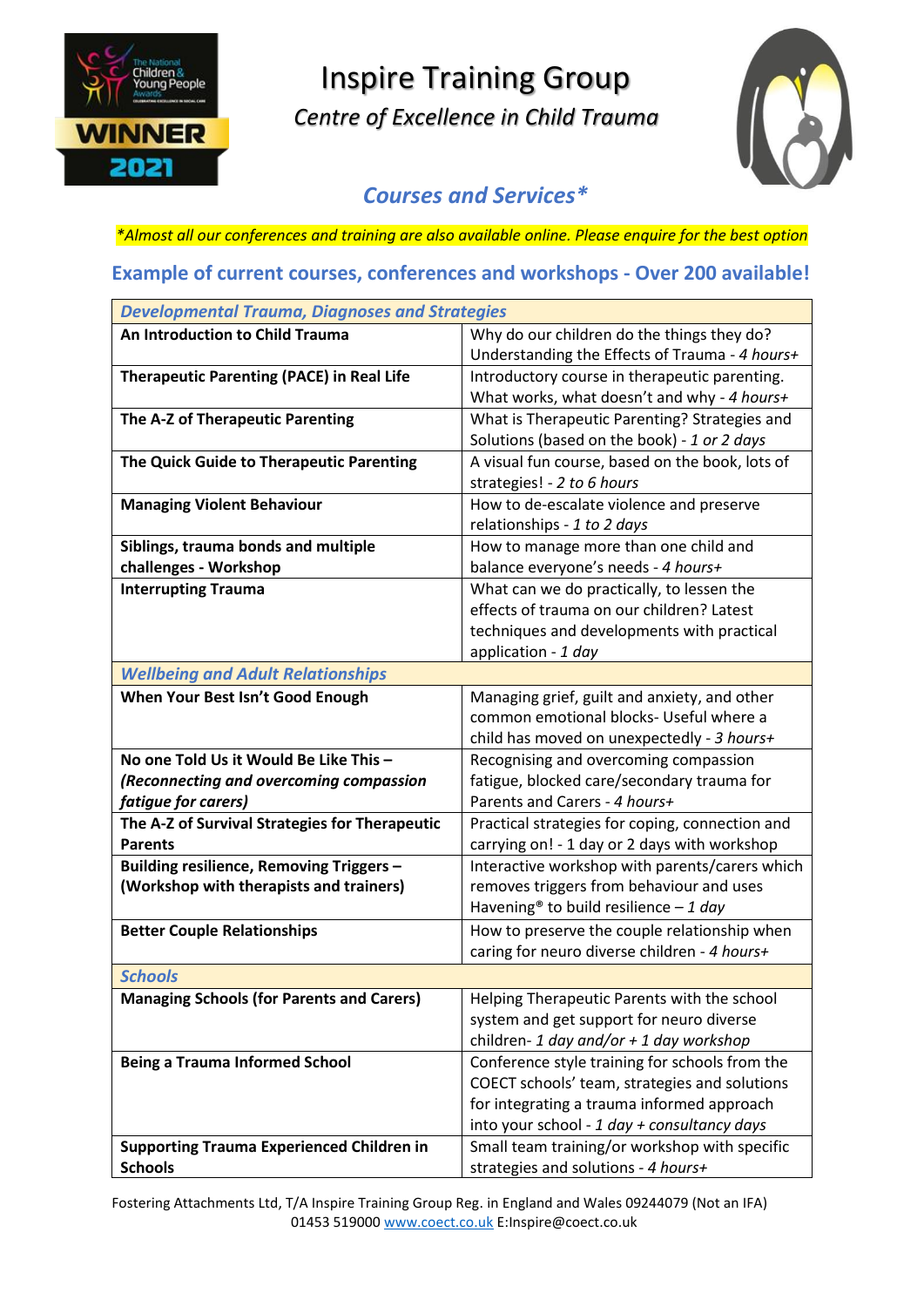

## Inspire Training Group

## *Centre of Excellence in Child Trauma*



| <b>Therapeutic Fostering and Supporting Professionals</b> |                                                  |
|-----------------------------------------------------------|--------------------------------------------------|
| The Therapeutic Fostering Assessment                      | Brand new assessment, meets regs, piloted and    |
|                                                           | trialled. Replaces the Form F, TSD and           |
|                                                           | Preparation of Foster Parents. Combines all into |
|                                                           | one seamless process $-1$ to 2 days + licence    |
| <b>Recognising and Resolving Compassion Fatigue</b>       | Interactive course to help supporting            |
| (Blocked care/ Secondary Trauma/ Secondary                | professionals to improve relationships by        |
| PTSD)                                                     | recognising and resolving compassion fatigue in  |
|                                                           | adoption and fostering - 1 day                   |
|                                                           |                                                  |
| <b>From Reactive to Proactive - Three Practical</b>       | The Trauma Tracker, Developmental                |
| Tools for Professionals - from 'The A-Z of                | Cornerstones, The Behaviour Assessment of        |
| <b>Therapeutic Parenting Professional</b>                 | Impact and Resolution Tool (BAIRT) $-1$ to 3     |
| Companion'                                                | days with templates and books                    |
| <b>Bespoke consultancy training days</b>                  | Various topics, Starting an IFA, Becoming a      |
|                                                           | Therapeutic Agency, Better Time Management,      |
|                                                           | Support for Directors and Senior Managers,       |
|                                                           | Avoiding Burnout, and many more topics - From    |
|                                                           | 1 to 10 days                                     |
| <b>Distance learning and Qualifications - CPD</b>         |                                                  |
| <b>Level 2 Therapeutic Fostering Award</b>                | An integrated independently accredited           |
| (Please request separate brochure)                        | qualification in therapeutic fostering which     |
|                                                           | gives a thorough grounding to foster             |
|                                                           | parents and staff - 2 weeks to 1 year online     |
|                                                           | with tutor support                               |
| <b>Level 2 SAFE Parenting Award</b>                       | An independently accredited Level 2 Award        |
| (Please request separate brochure)                        | in the foundations of therapeutic parenting      |
|                                                           | for all parents, carers and staff working        |
|                                                           | with neuro diverse children - 2 weeks to 1       |
|                                                           | year part time, online with tutor support        |
| Level 3 Diploma in Therapeutic Parenting                  | An independently accredited Level 3              |
| (Please request separate brochure)                        | Diploma in therapeutic parenting, covering       |
|                                                           | the full range of diagnoses, strategies,         |
|                                                           |                                                  |
|                                                           | working as part of a professional team and       |
|                                                           | understanding trauma. 6 months to 2 years        |
|                                                           | part time, online with tutor support             |
| <b>Level 3 Parent Coaching Award</b>                      | An independently accredited Level 3 Award        |
| (Please request separate brochure)                        | in coaching therapeutic parents such as          |
|                                                           | adopters and foster parents. Essential for       |
|                                                           | supporting professionals - 3 months to 1         |
|                                                           | year. Part time, online with tutor support       |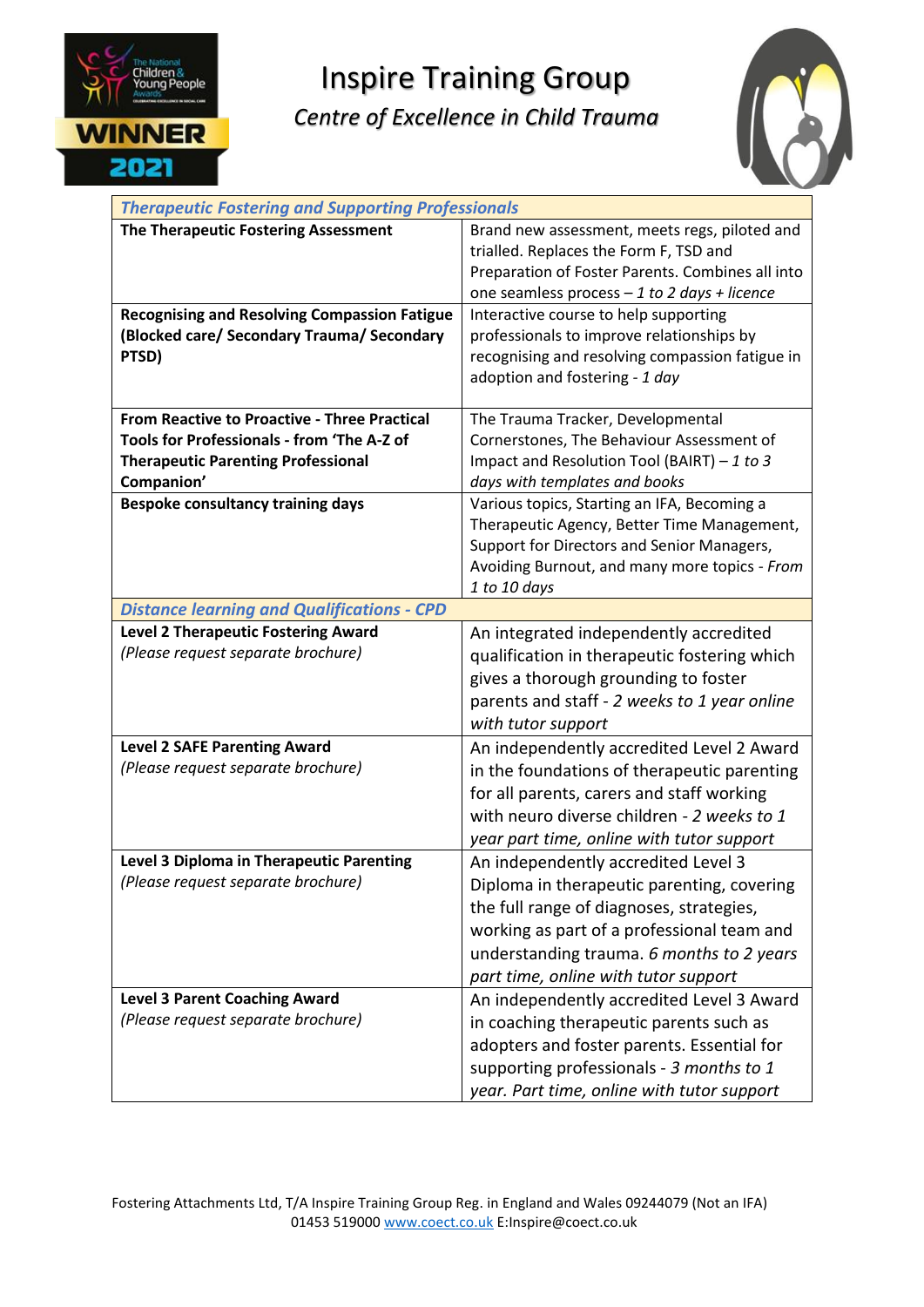

## Inspire Training Group

 *Centre of Excellence in Child Trauma*



### *Timings*

All courses are tailored to fit in with your team's requirements. They may run to fit in with a school day, be delivered over a few days, or on a regular weekly slot. The choice is yours.

### *Costs*

Our training courses, workshops and conferences start from £350. Fees vary depending on trainer, length of course and location. Please email

**[Inspire@coect.co.uk](mailto:Inspire@coect.co.uk)** or phone us on **01453 519000** for costings for

your event



### *Some of our publications*

Fostering Attachments Ltd, T/A Inspire Training Group Reg. in England and Wales 09244079 (Not an IFA) 01453 51900[0 www.coect.co.uk](http://www.coect.co.uk/) E:Inspire@coect.co.uk